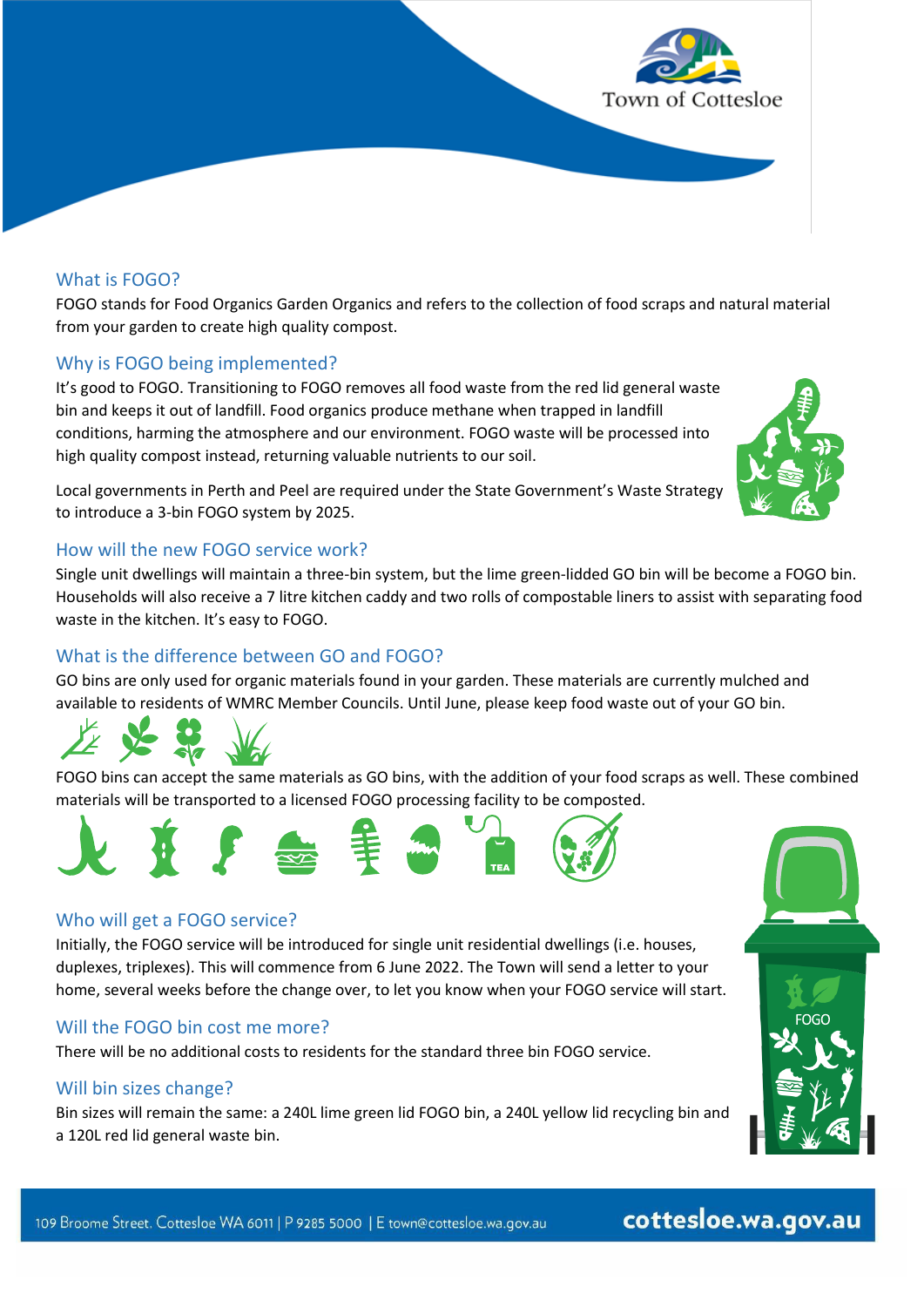

# Will Bin collection days change?

Your weekly collection day will stay the same. The frequency the bins are collected will change. The FOGO bin will be collected weekly, and the recycling and general waste bins collected fortnightly on alternate weeks. The Waste and Recycling Calendar on the Town's website has details of whether it is a red (general waste) or yellow (recycling) collection week.



# How will the change to FOGO happen?

The Town will send a letter to residents before the changeover to let you know when the change will occur. In the week stated in your letter, place your bins out on your usual bin collection day and leave the green bin out until the caddy has been delivered.

Throughout the day, our waste contractor will:

- collect your rubbish as per usual
- apply a new FOGO sticker to your current garden organics waste bin lid
- deliver your kitchen caddy, two rolls of compostable liners and a FOGO information pack. This will be cable tied to your green bin or left in a safe place on your property.

If there is wet weather, the caddy may be cable tied inside the bin.

If your green bin is not out, where possible the caddy will be left in a safe place on your property and you may need to apply the sticker to your green bin lid yourself.

### How do I use the kitchen caddy?

As part of the FOGO change over, each household will receive a 7 litre kitchen caddy. The caddy is a counter-top



style bin with a lid and handle, to keep in your kitchen for collecting food scraps including bones, expired food (no packaging), tea leaves, coffee grounds, used paper towel and napkins. Each household will also receive two rolls of 75 caddy liners, which can be used to line the kitchen caddy.

To use the caddy, insert a compostable liner and start collecting your kitchen scraps inside. After 2-3 days, or once the liner is full, tie the liner and transfer it to your FOGO bin. Put out the FOGO bin for weekly collection on your normal bin day. We recommend you wipe out or wash your caddy regularly. Make sure you only use compostable bin liners in this caddy, never plastic bags as these will contaminate the compost. Store your unused compostable liners in a cool dry place to avoid them breaking down.

### Do I need caddy liners and where can I buy them?



You can use compostable liners, newspaper, or paper junk mail to line your kitchen caddy. Alternatively, you can go nude, with no liner. If you do use bags, they must display the certified compostable symbol. Never put plastic bags or biodegradable bags into the FOGO bin. Compostable liners can be purchased from most supermarkets, Bunnings or the Town reception office.



# cottesloe.wa.gov.au